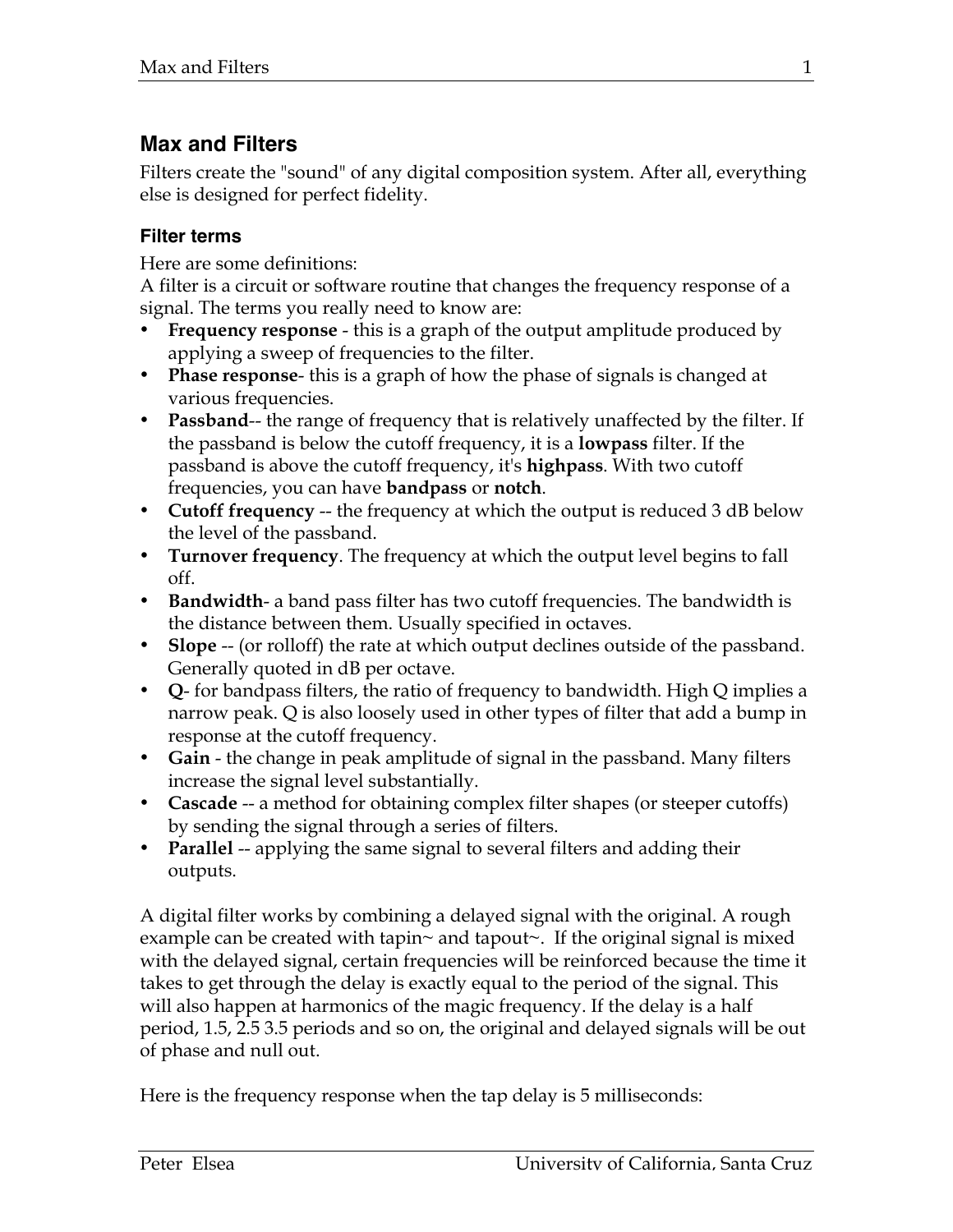

Fig 1. tapin~ to tapout~ 5ms

The maximum amplitude occurs at a frequency of 200 hz and its harmonics. The first null is 100 hz, and the others fall at the midpoints between the peaks. Note that the transition from the peaks to the nulls is gradual. This is an important feature of digital filtering, because it means that combinations of delays can be mixed to produce smooth and complex curves.

A word about the method of displaying frequency responses. These were all made with the LCD object using average $\sim$  to measure the amplitude at each frequency. The tap delay frequency response is shown with a linear frequency scale to reveal the equal spacing of the peaks. The vertical range is from 0 to 1.0, matching the full scale amplitude in MSP.. The average~ object is set to measure rms, so a sine wave with amplitude of 1.0 will fill about  $7/10^{ths}$  of the screen.

These curves are often plotted on a logarithmic frequency scale. This gives each octave equal space from left to right. Likewise, the vertical scale is often in db. The other responses will be shown this way.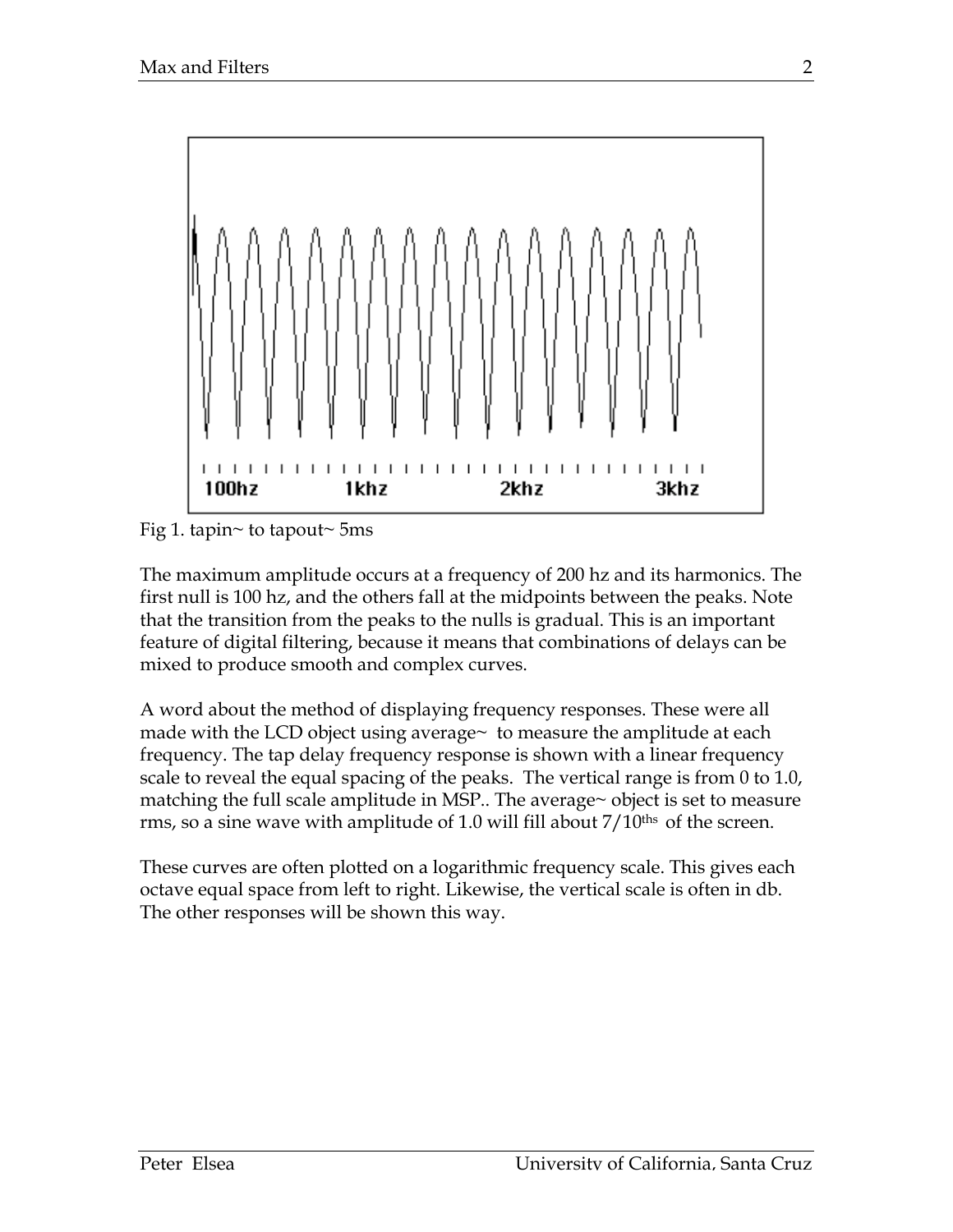#### **Lores~**

The easiest filter to use is lores~, which emulates the kind of filter found in most analog synthesizers -- a sweepable low pass response with adjustable Q (or resonance). Here is a set of responses for the lores~:



Fig 2. lores~ filter, 100 hz, various resonance settings  $(Q)$ 

The frequency parameter was set at 100 hz, and the response was taken for six different Q settings. Notice that the cutoff frequency ( the -3dB point) varies with the Q. This is typical of simple filter designs, analog and digital. The frequency specified would be more properly called the turnover frequency, the point at which the level begins to drop.

In filter design, Q is a number that varies from some fraction to 2000 or more, depending on the type of filter. The limit of Q will either be the point at which the circuit resonates, or where the softest practical input will distort. For lores~, Q is specified as a resonance factor, with 1.0 being the limit of Q. If you go beyond this, the filter will "explode", perhaps giving a loud distorted sound, but more likely just shutting off. To fix an abused filter, turn audio off and adjust the parameters.

Figure 3 is a plot run at 1000 hz, which follows the textbooks more closely.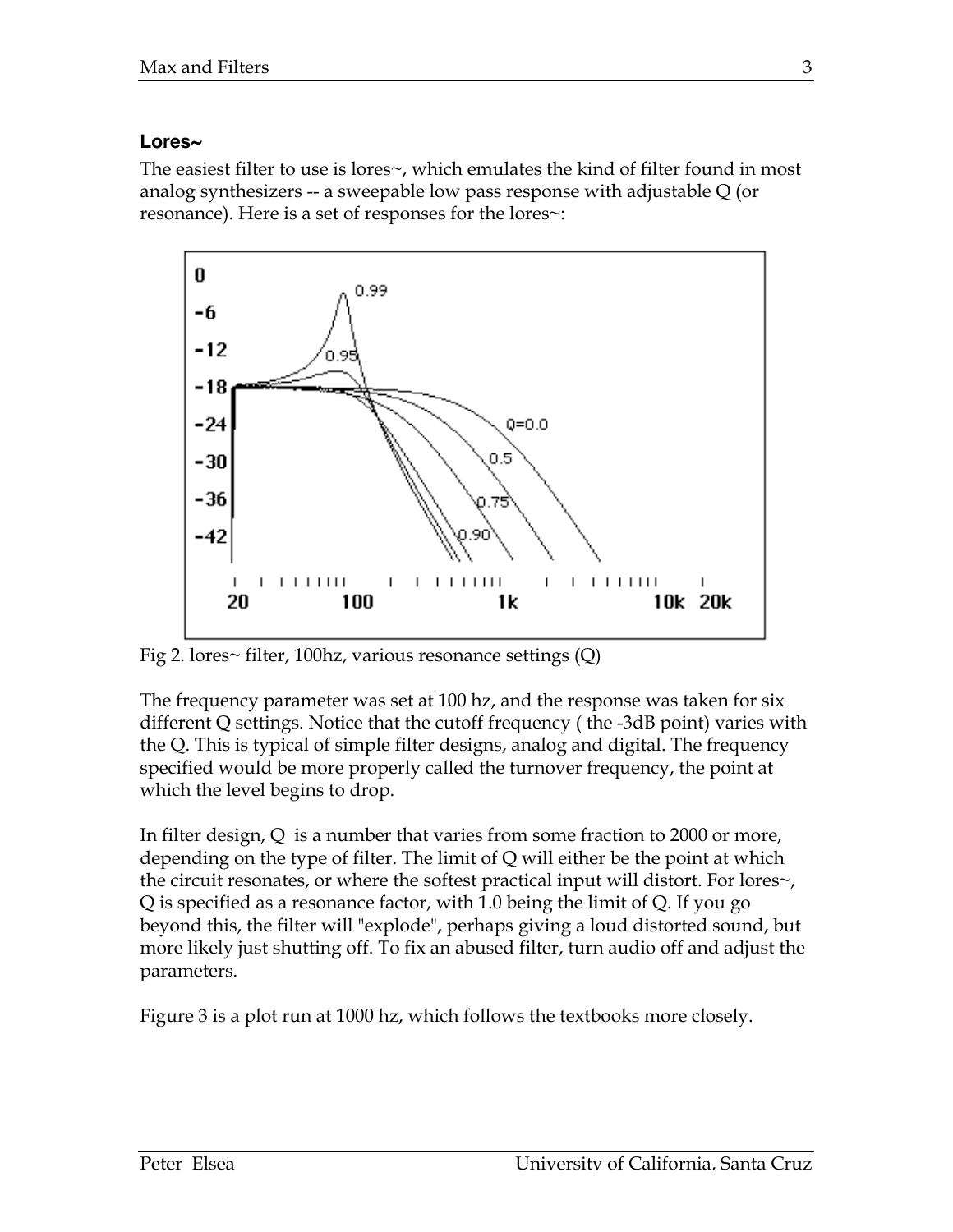

Fig 3. lores~ filter, 1khz, various resonance settings (Q)

You can also see that the height of the resonant peak varies with the frequency setting. This limits the kind of signal you can put through lores~. Typically you'll need to stay with waveforms that don't have strong high frequency partials. Here's a run with various frequency settings and Q held constant:



Fig. 4 lores $\sim$  filter, resonance = 0.94, various frequency settings.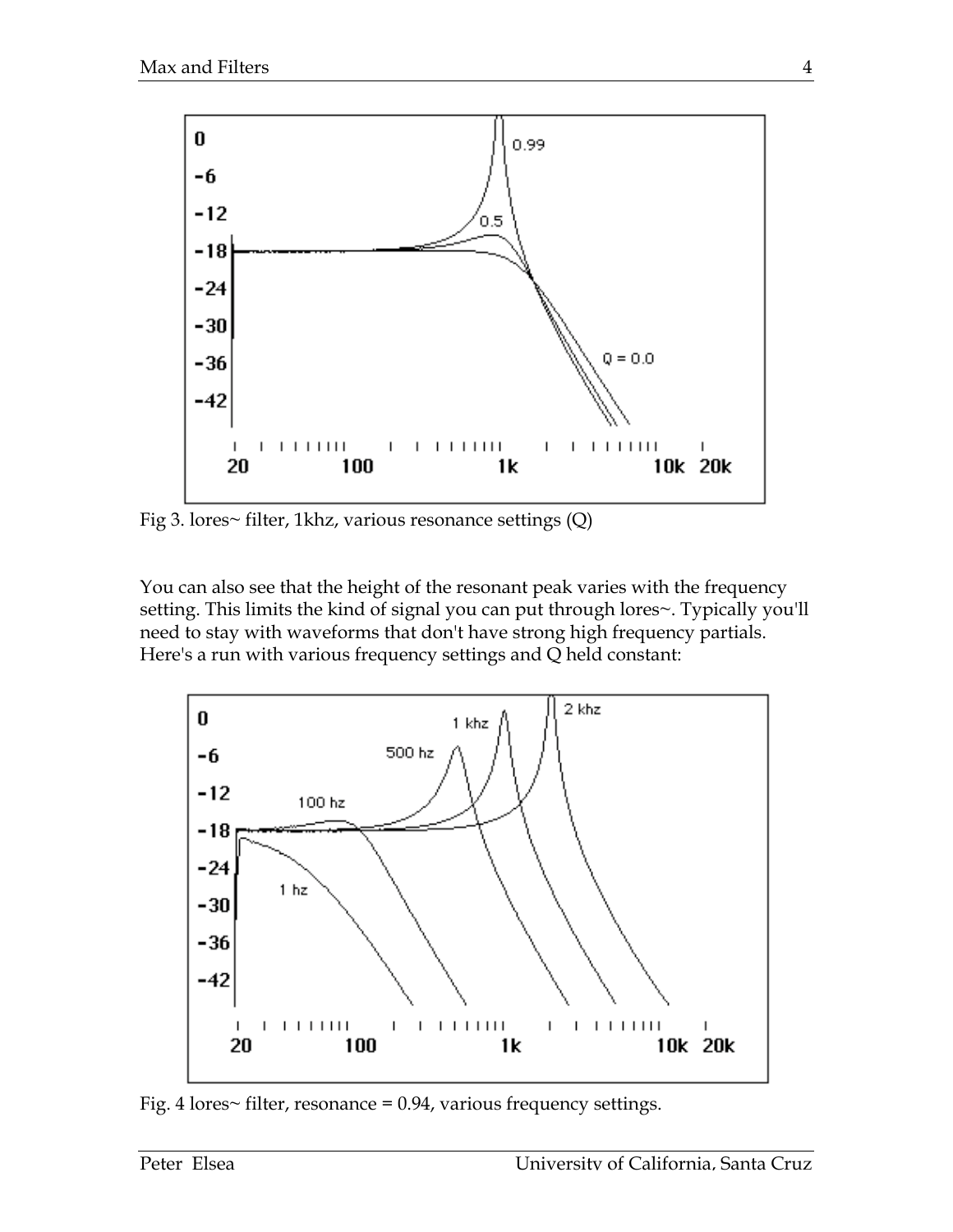As a design exercise, lores~ would not win any awards, but it's a very interesting filter. It's very much like those on analog synthesizers. My favorite way to use lores~ is for gating:



Fig. 5 Lores~ as a gate

In Figure 5, line~ is used to produce an envelope that sweeps the frequency of the filter up and down in the classic analog synthesizer way. This gives a brassy sound. The second line is there to apply an amplitude envelope, since with the resonance factor at 0.5 a 200hz tone will still be audible when the filter frequency is 0. With higher resonance settings, the partials of the waveform are emphasized as the filter sweeps.

You always need to control levels going into lores~, because it very often gives back more than it got.

You can get a really funky high pass effect by subtracting the original signal from the output of lores~.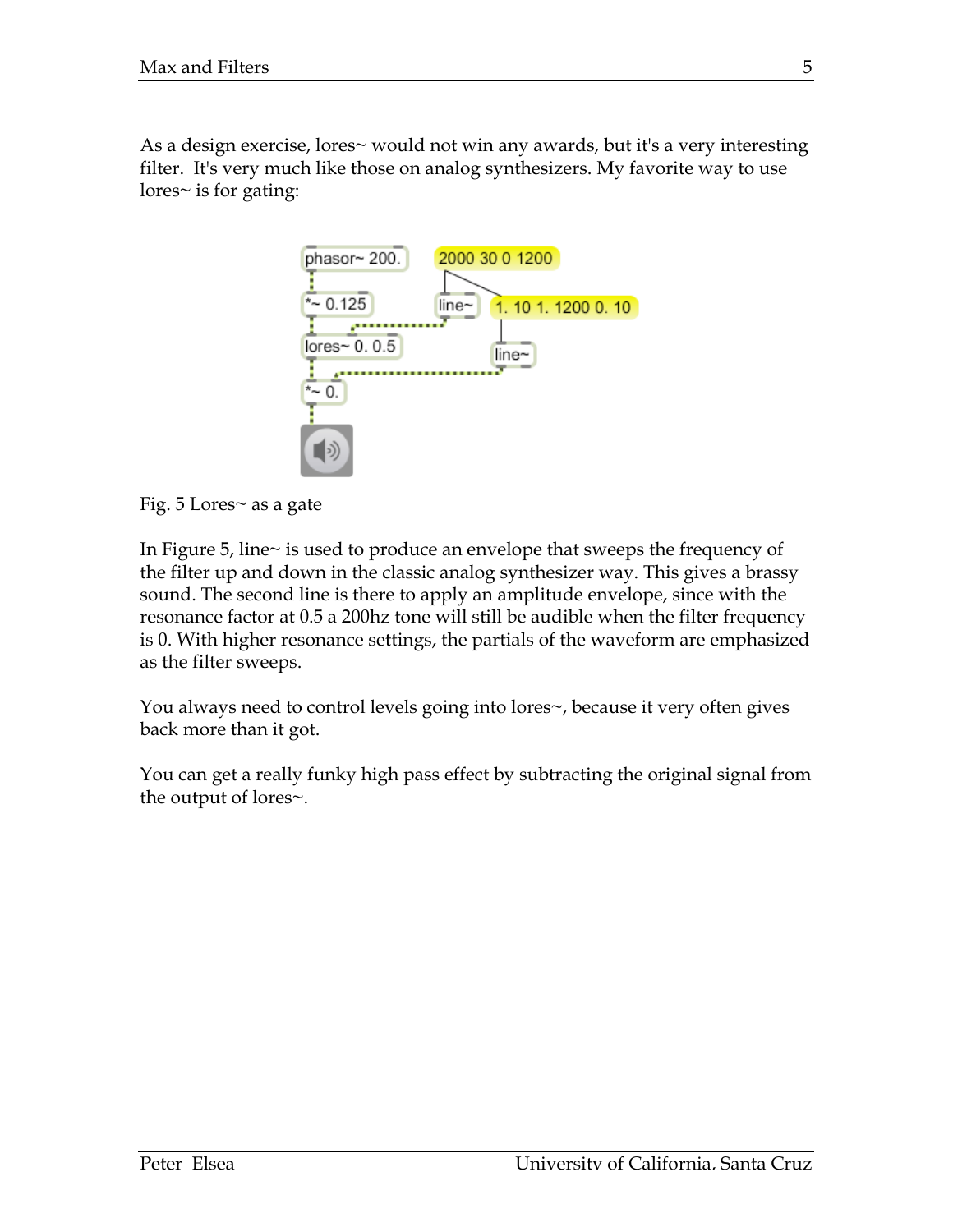#### **Reson~**

Reson~ is a better behaved version of lores. It includes an independent control of gain to keep the resonance peak under control. Figure 6 shows the effect of changing gain.



Fig 6. Reson $\sim$  gain of 1, 0.5 and 0.25

Note that cutting the gain in half produces an overall reduction of 6 dB.

Q is specified as a ratio up to 100. Figure 7 shows the effect of various Q settings. Gain is automatically recalculated for each Q setting to make the peaks equal.

 The rolloff of reson~ is more gradual than lores~. This makes it a bit less effective for gating signals, unless you cascade two of them., and then the peaking effect is fairly prominent. What it really does nicely is isolate a narrow band of frequencies when the Q is high. The fffb $\sim$  object (fast fixed filter bank) is a group of reson~ type filters combined for computational efficiency. This really shines for graphic EQ type situations. The filters share an input but can be otherwise used independently.

The frequency specification for fffb $\sim$  is a little awkward, as it consists of a base frequency and then a ratio to derive the others. Here are some handy ratios:

- 2.0 for one per octave
- 1.4142 for half octave spacing
- 1.25992 for third octave spacing
- 1.2246 for  $1/6<sup>th</sup>$  octave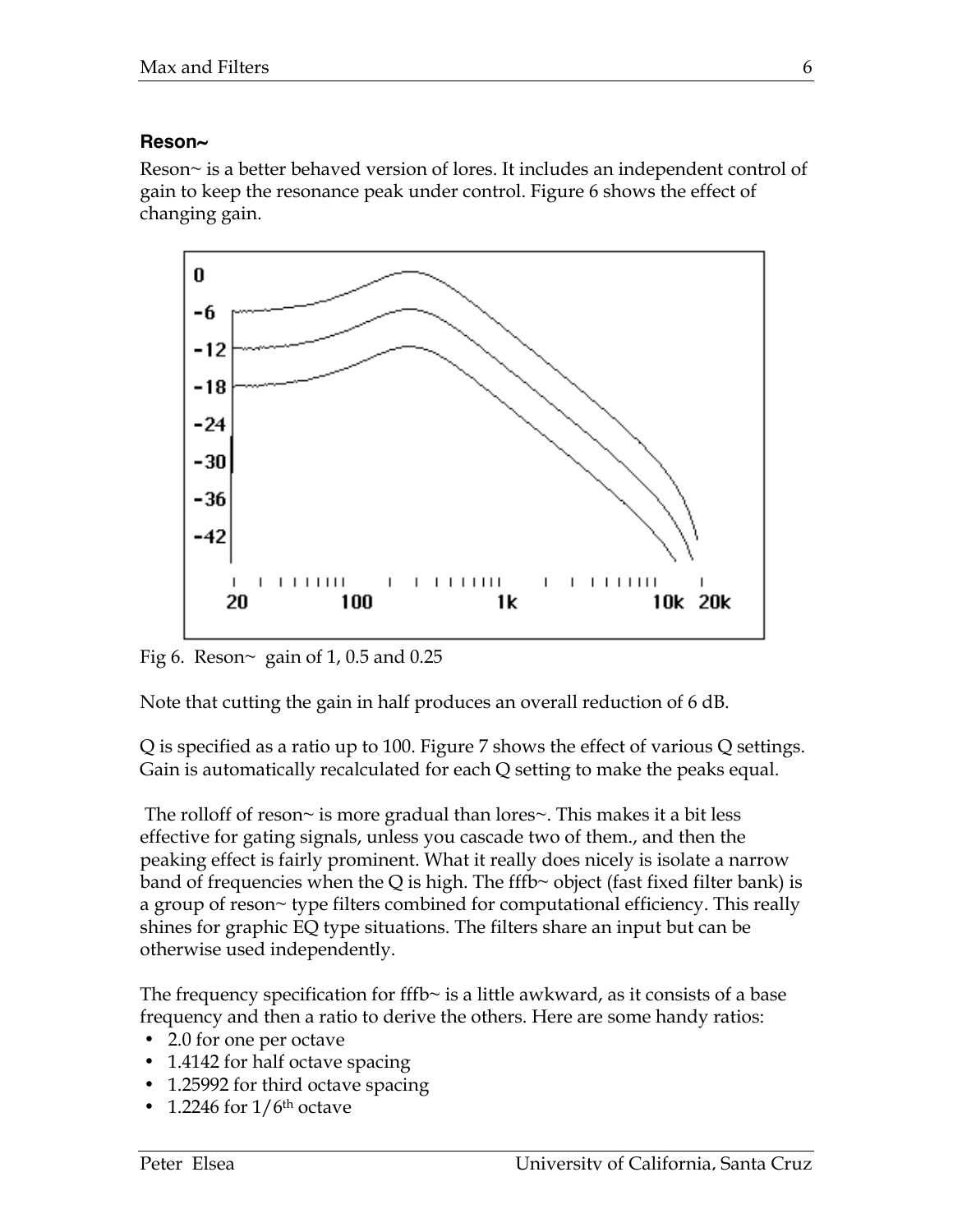- 1.0905 for  $1/8$ <sup>th</sup> octave
- 1.059463 for equal temperament (you can play tunes!)



Fig 7 reson~ at 200hz and gain of 1.0 with various Q settings.



Fig 8. Fffb~ configured for 4 filters with a Q of 50 (summed)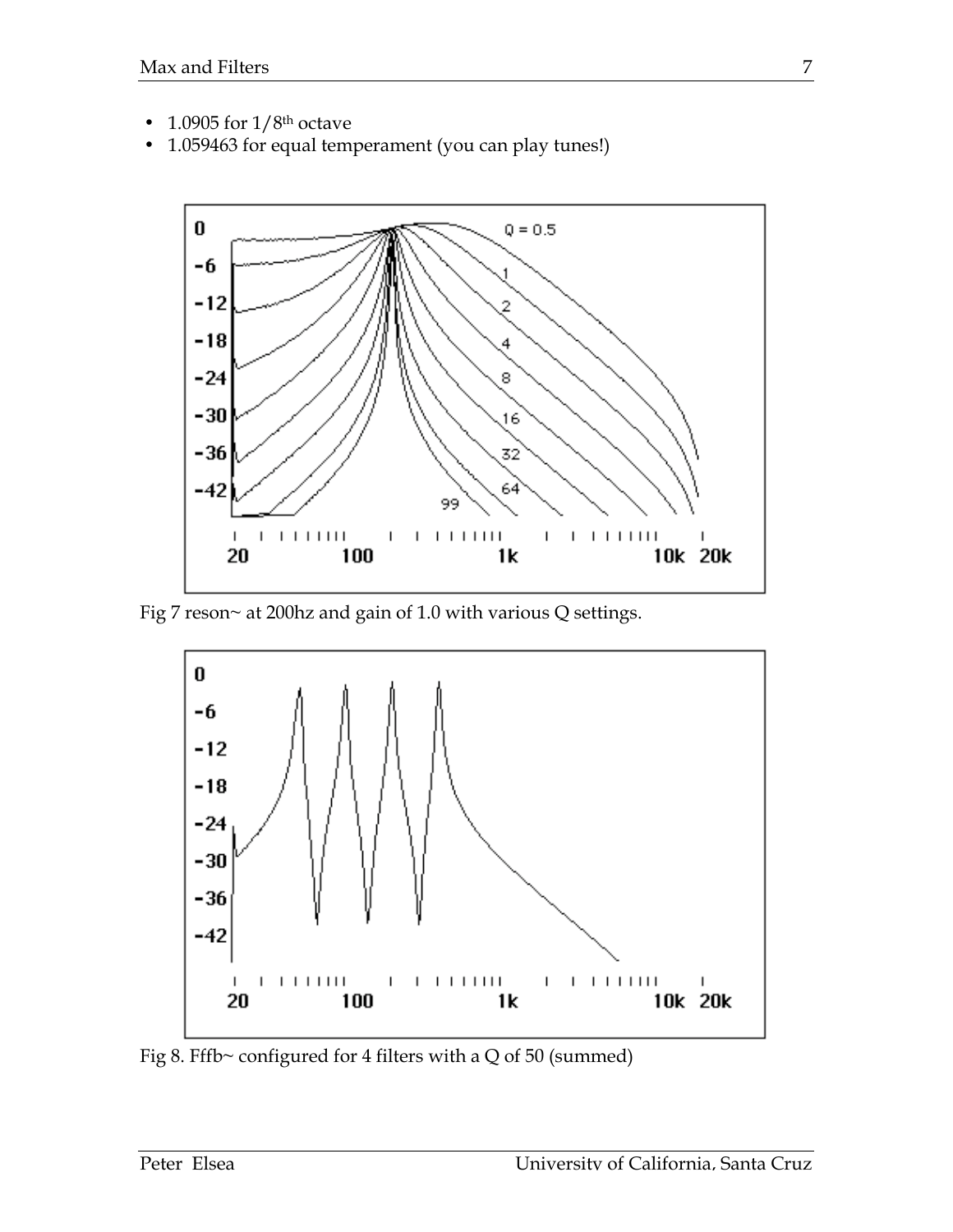#### **Svf~**

The svf~ filter probably should win some kind of award. Its performance is right out of the textbooks. Svf stands for State Variable Filter, and is another circuit common in old analog synthesizers. It was usually called a multi mode filter, because lowpass, highpass, bandpass, and notch responses are available simultaneously from separate jacks. They would typically be stable at enormous Q values- the best would ring like a bell with a pulse input, but would never distort. Figure 9 shows how the four filter outputs relate to each other:



Fig 9. State Variable Filter outputs

The frequency parameter specifies the center of the bandpass, which corresponds to the turnover of the high and low pass sections and the notch. The resonance setting was zero for this plot - figure 10 shows it at 0.75: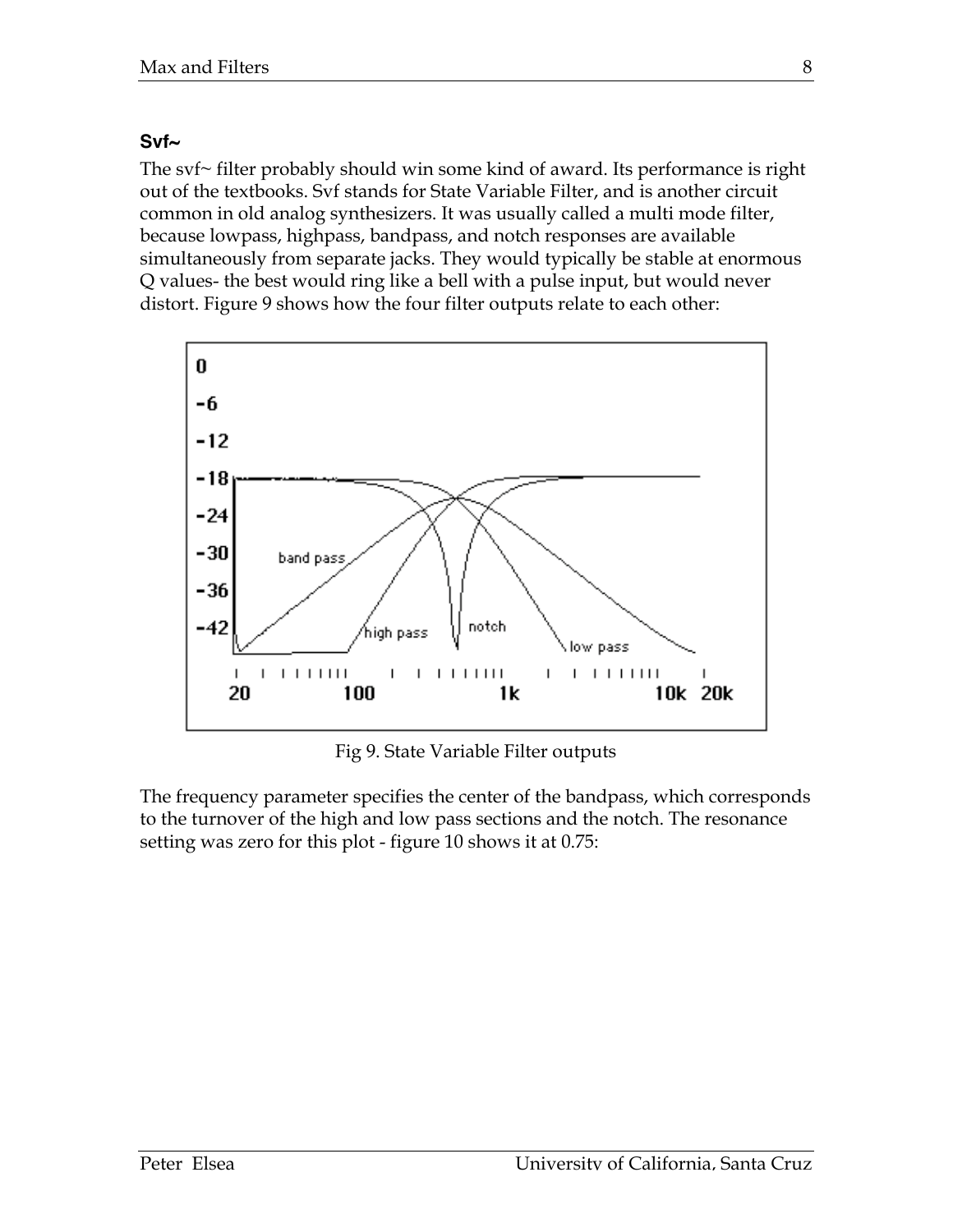

Fig 10. Resonant State Variable filter

These are nice peaks, and there is no interaction between frequency and Q. A comparison of various frequencies bears this out:



Fig 11. State Variable Filter with constant Q

The Q bump is the same width for any frequency on the logarithmic scale.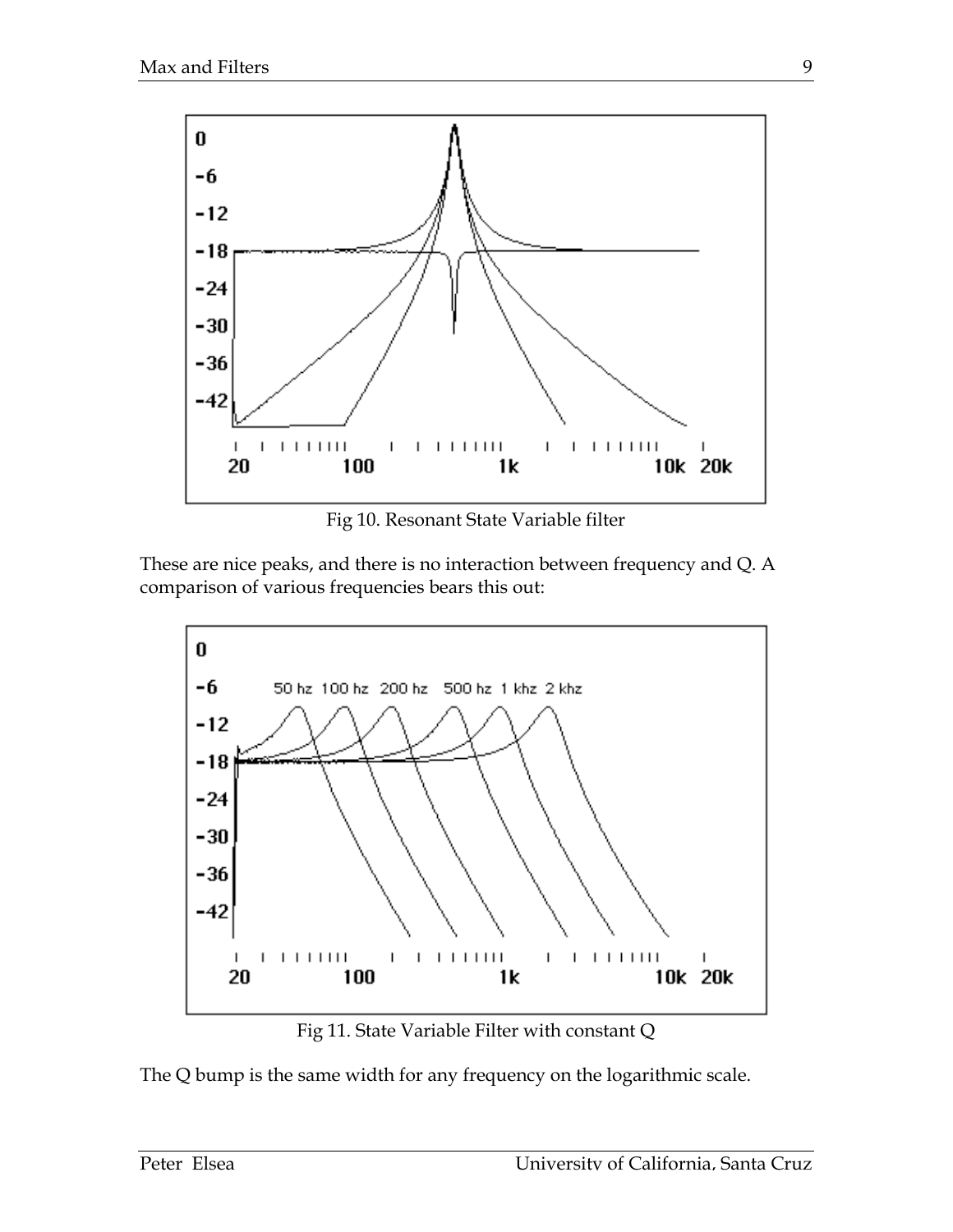The State variable is useful for just about any general filtering job. You can cascade two for a steep rolloff and they won't even register on the CPU meter. It is quite effective for low pass and high pass gating, although you still need to add an amplitude envelope to shut the sound off entirely.



Fig 12. High pass gating with SVF

One interesting feature of state variable filters is that with high Q, they will ring on their own when pulsed. Figure 13 illustrates this. When a noteon comes in, there is a vibraphone like sound.



Fig 13. SVF as a tone generator.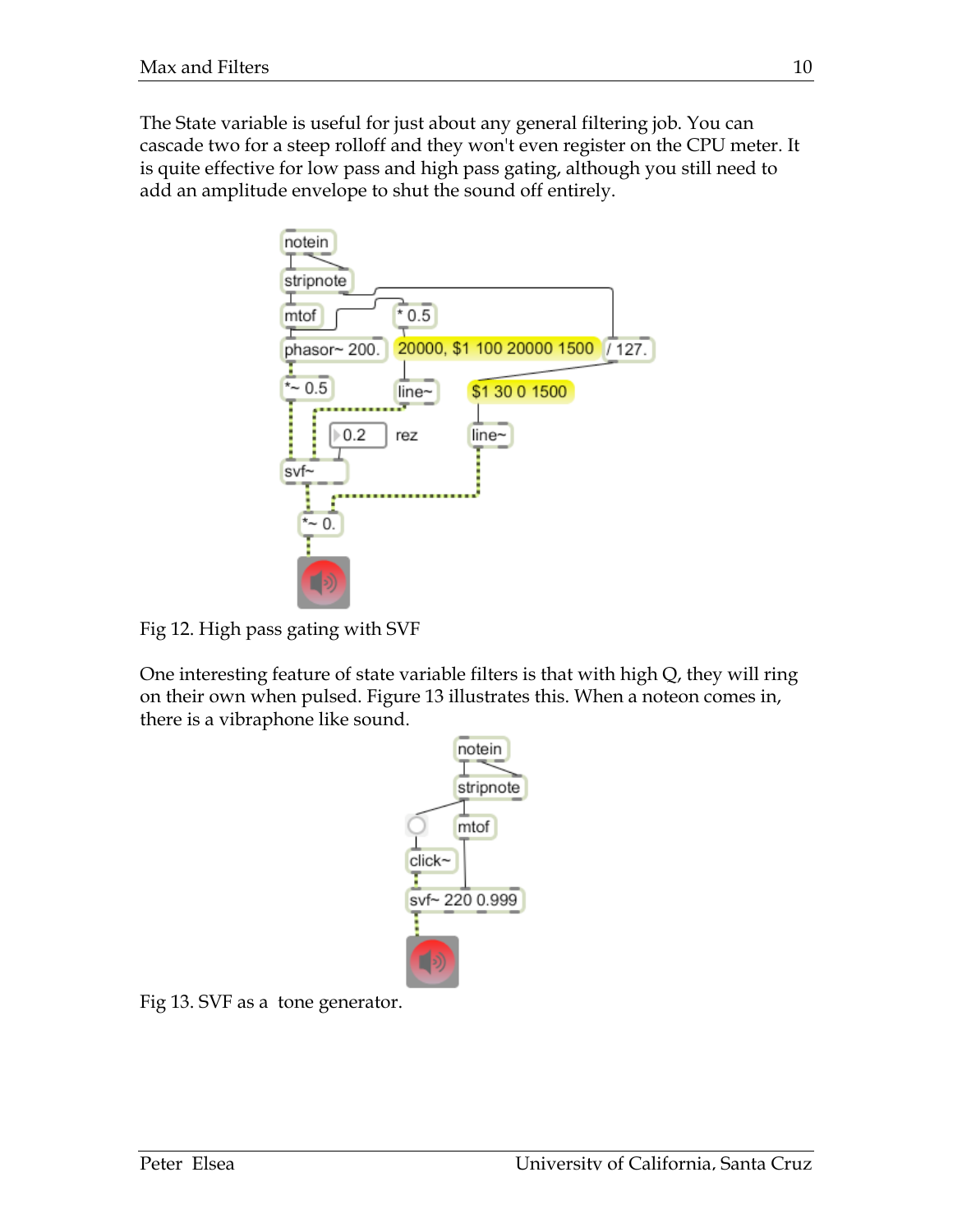# **Biquad~ and Filtergraph~**

Biquad is a do it yourself filter for those who want to really get into the numbers. Luckily for the mathematically less agile, MSP 2 features a fine design tool for biquad. This is filtergraph~.

The biquad filter is a building block that enables you to construct custom frequency responses. It will be easier to understand if we look at how the filter actually works.



Fig 14. flowchart of biquad filter

In figure 14, the signal arrives as a series of samples. These samples are used immediately and stored to be used again later. The boxes  $X_0$  represents the newly arrived sample and X -1 and X-2 represent the stored samples. Likewise, the filter process produces a series of samples, which are passed along to the next module and stored to be used again.  $Y_0$ ,  $Y_1$ , and  $Y_2$  represent these output samples. You can think of the samples as moving horizontally from box to box. The process is really very simple: each of the samples mentioned is multiplied by some coefficient and they are all added together to produce  $Y_0$ . The coefficients used on the input samples are called  $a_{\rm something}$  and the coefficients for the output samples are b<sub>something</sub>.

In digital filterspeak the equation for this is

 $Y[n] = a0 * x[n] + a1 * x[n-1] + a2 * x[n-2] + b1 * y[n-1] + b2 * [n-2]$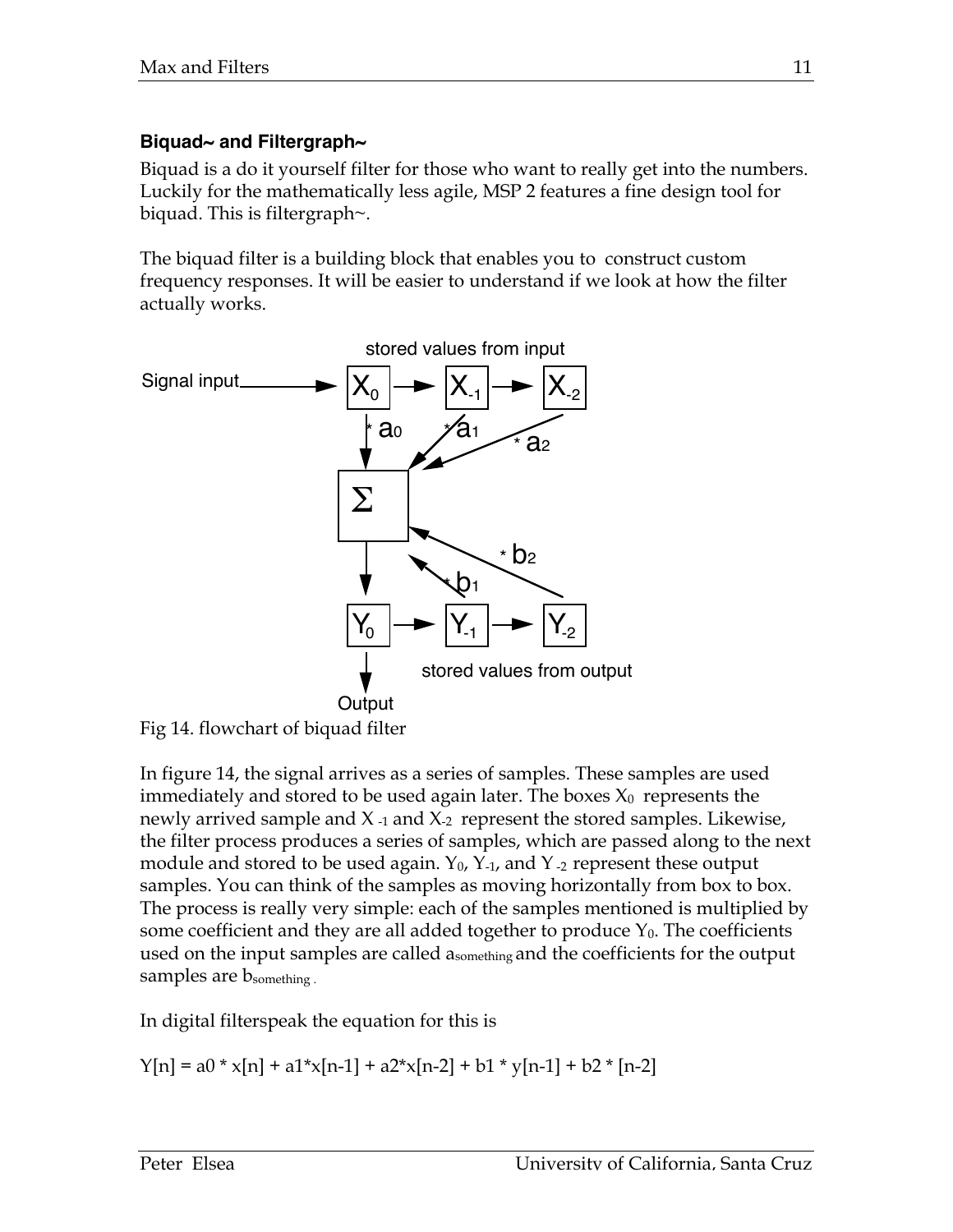The terms derived from storing input are called "zeros" and the terms derived from storing output are called "poles". Most digital filters can be described this way. For instance the tapin- tapout pair just has a zero at  $x[n-220]$  (It should be 220.5 for 5 ms at 44.1 khz sampling rate, but you can't have delays of part of a sample.)

Biquad implements a two pole, two zero filter. The filter type, frequency, gain and Q are all determined by the coefficients. Unfortunately, the relationship between, say, a2 and frequency is not simple and straightforward. All of the coefficients interact in a very complex way<sup>1</sup> to set the filter properties. It takes a computer program to work it all out. Filtergraph~ contains the program.

Looking at the filtergraph~ help file will give you an idea of what it can do. Start with the display on the right of the screen -- choose a filter shape, then play with the frequency and gain boxes. You will see how the shape can be changed. You can also change frequency and gain with the mouse. Click on the curve near the turnover point, and the point will follow the mouse. The corresponding coefficients are shown at the bottom of the window. Note that all change as the frequency and gain are moved. These can be dumped directly into biquad~ so you can listen to the effects of the changes. In fact, the help window does just that.

The filtergraph~ inspector has a lot of important settings, starting with the type of filter you are designing. Other highlights:

- Gain enabling allows the mouse to change gain when moved up and down. If this is not checked, gain will remain at 1.0.
- The constraints limit the range of the frequency and gain parameters.
- The frequency display sets the range of frequency that will be shown, as well as choosing log or linear display.
- A full spectrum shows how the frequency response is wrapped into the negative side of the spectrum. It's an interesting theoretical trick.
- The amplitude display lets you set the range of amplitude values that will fit on the display. You can also choose linear or log (dB) response

 <sup>1</sup> It's like this:

With frequency F and resonance Q First find the angular frequency with  $\omega = 2\pi F/SR$ Find alpha =  $\sin(w)/2^{\ast}Q$ Then for a lowpass filter A0 =  $(1-\cos(w))/2)/(1+\alpha$ lpha)  $A1 = 1 - cos(w) / (1 + alpha)$  $A2 = A0$  $B1 = -2 * cos(w) / (1 + alpha)$  $B2 = (1$ -alpha)/  $(1 + \alpha)$ (thanks to R Dudas for the math)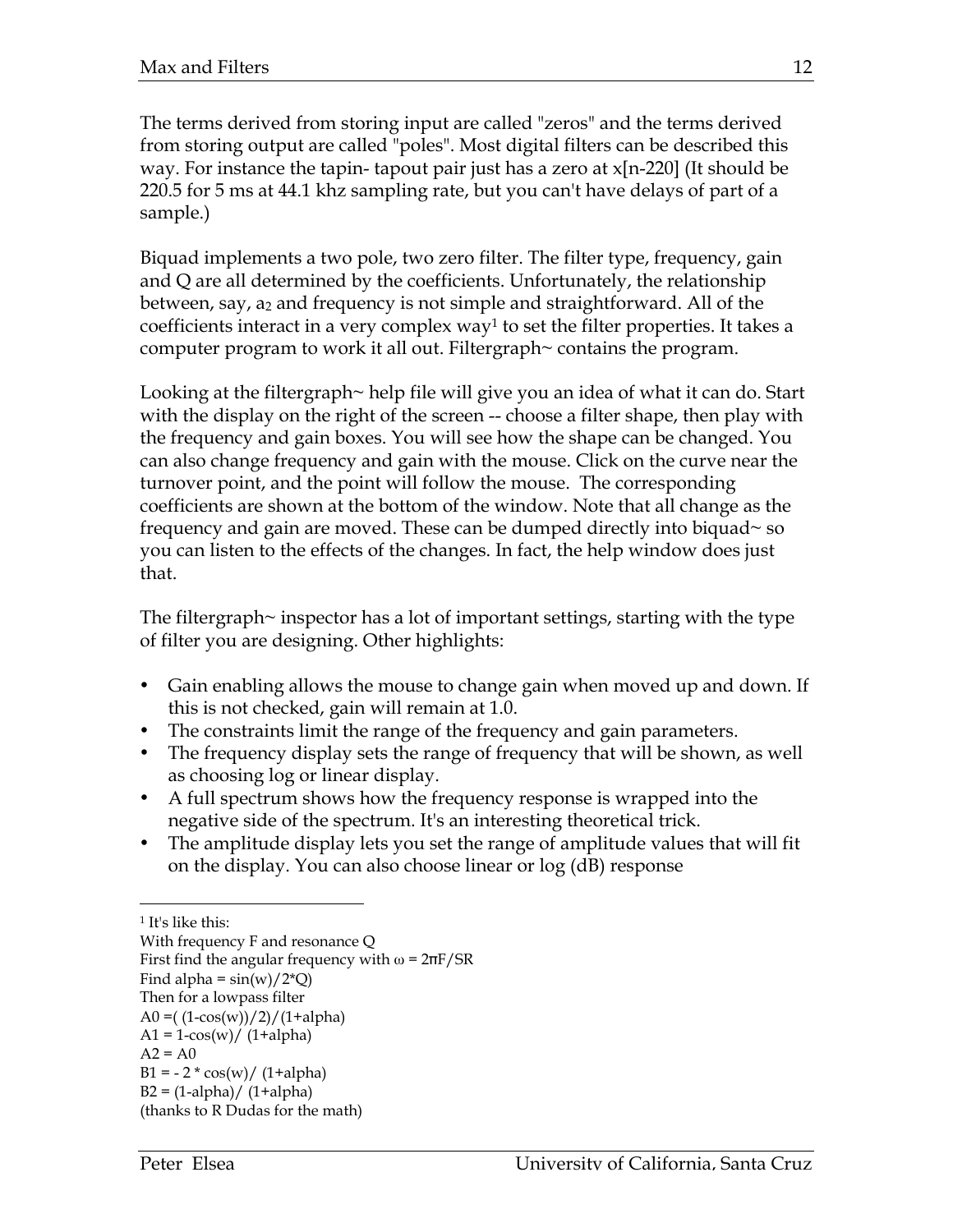- Phase response can be as interesting and important to know as amplitude response. Take a look at the phase response of any notch setting.
- Output coefficients on load lets you save filter settings with the patch.
- Colors are always fun to play with.

The graph on the left of the help window will follow along with your changes, as it is in display mode, converting coefficients to a response curve. If you get coefficients from somewhere else, such as a book on digital filter design, display mode will show you what to expect.

Display mode can also show you what will happen when biquad filters are cascaded. Double click the [p cascade] box in the help window to get an example. This represents an EQ made of a low shelf, four peak/notch and a high shelf filter connected in series. To hear this, you would send the coefficient list from each of the small filtergraphs to a set of biquads wired left to right. The cascade command to a filtergraph in display mode will make it combine the responses graphically to reflect the effect of a series connection.

If you cascade two or more biquads with the same coefficients, you get a generally steeper cutoff slope. In theory, you should be able to adjust the frequency and gain of each filter slightly to change the corner response (that's what happens right at the cutoff frequency), but it doesn't work well and doesn't make a whole lot of audible difference.

You can use filtergraph and biquads for sweeping and gating effects. Use line (instead of line~) to apply envelopes directly to the frequency input. The graphic display may not keep up<sup>2</sup>, but it won't affect what you hear. Two cascaded biquads can give a nice Moog-like sound as shown in figure 15. (Max 5 introduced an easier way to cascade biquad filters-- see Cascade~ in the new section of this essay.)

**Filtercoeff~** provides most of the functions of filtergraph without the display. You can use it to control standard filter types with signal rate accuracy. There are quite a number of types available, so the inability to draw your own is a minor limitation.

 <sup>2</sup> In fact, you may want to hide the filtergraph~ in a subpatcher to save space.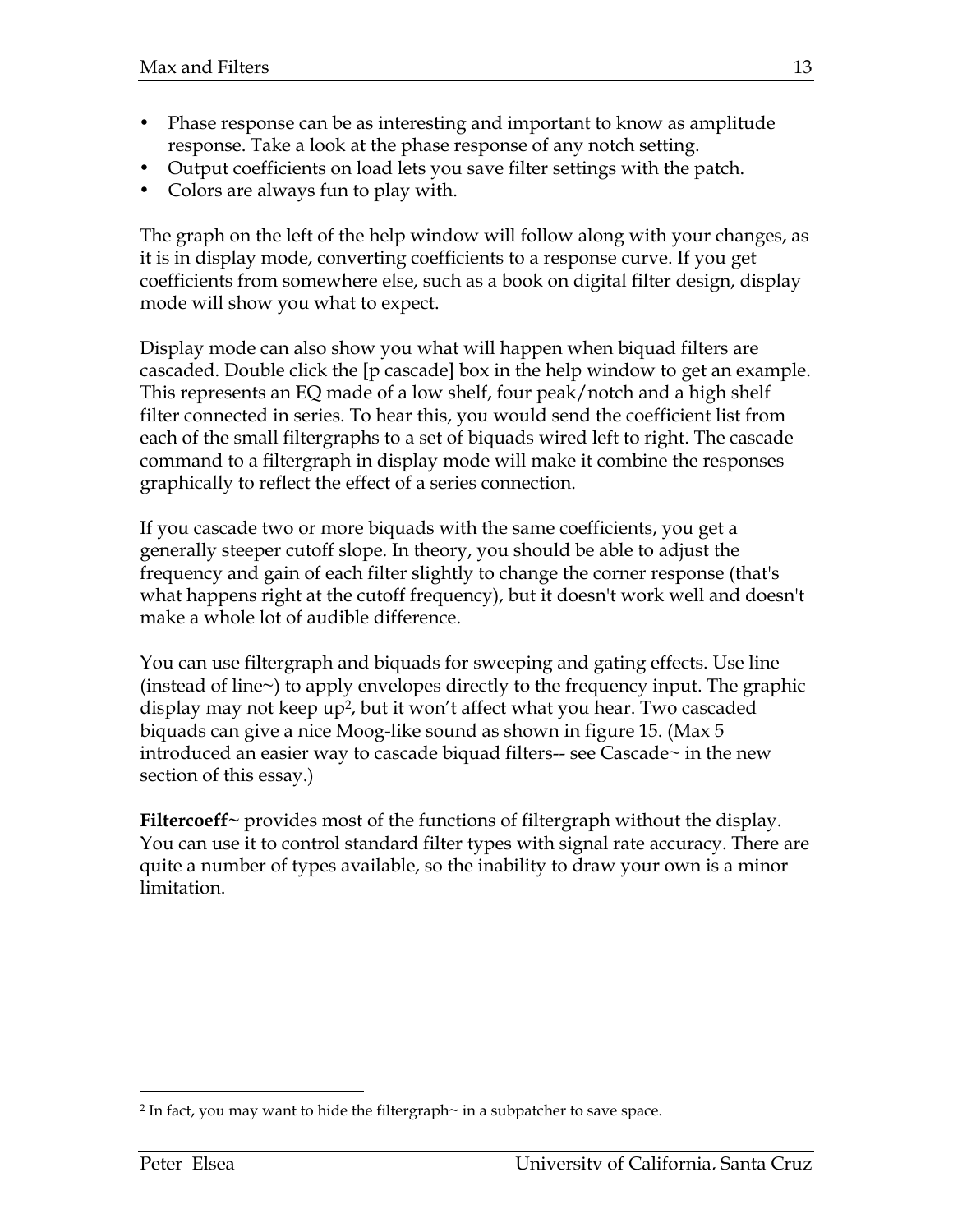

Fig 15a. Gating with biquads.



Figure 15b. The same patch with filtercoeff~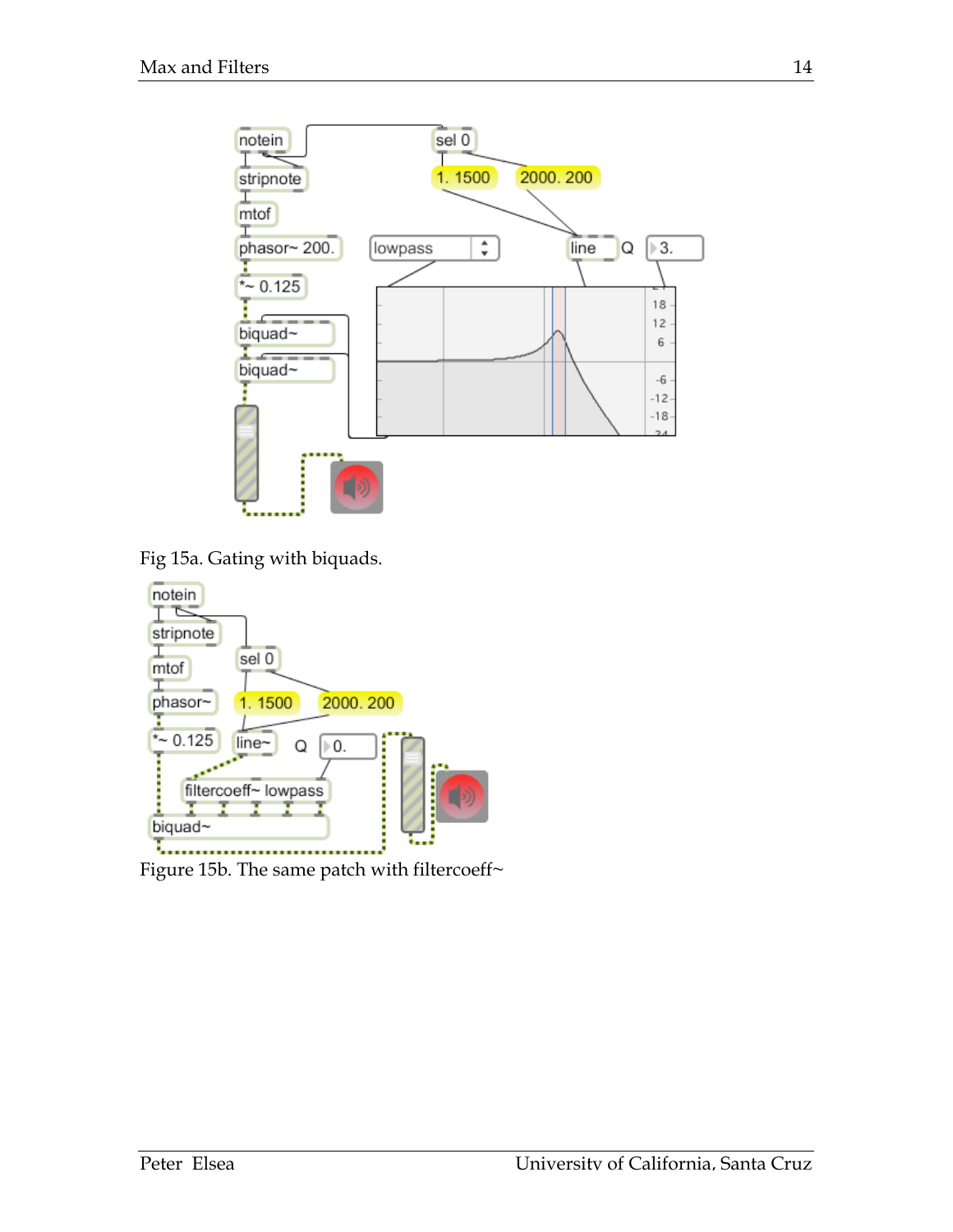# **Allpass~**

Allpass is an interesting filter. It does not change the frequency response at all - it's dead flat. What is interesting about it is the Phase Response. Most filters change the phase of the signal in some way. Generally the change is fairly subtle, at least in the passband. Allpass~ changes phase in a very dramatic fashion. Figure 16 shows the output of allpass~ added to the original input to give an indication of how the phase changes.



Fig. 16 AllPass~ phase response at various levels of gain

This plot was taken with a delay time of 4 samples. If you follow the top curve as the frequency increases, you will see that the phase changes from 0 to 180 degrees (0 to π radians) at 5.5 khz. It continues to change to  $2\pi$  at 11 khz, is  $3\pi$  at 16.5 khz, and would be 4π at 22 khz if the graph went that high. Figure 16 shows only the amplitude of processed + unprocessed signal, so the drawing is folded back into itself. This is similar to the tap delay example - in fact it's the same at a higher frequency. Increasing the gain makes the phase changes more sudden., which sharpens the response peaks in this example. We can't hear phase on steady sounds, but with transients there are some mysterious lingering tones as the help file demonstrates. Even better is to change the delay time, as figure 17 illustrates.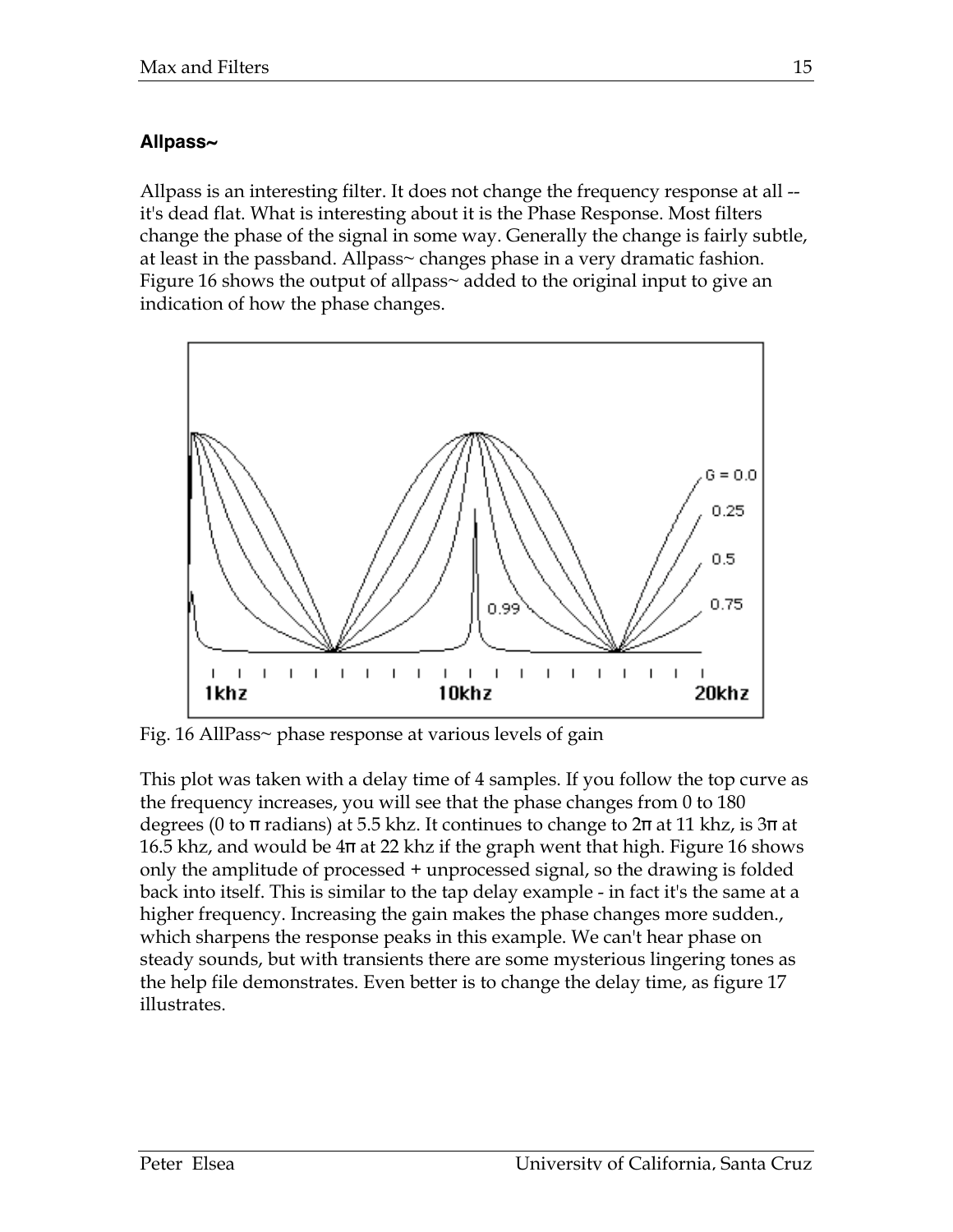

Fig 17. Flanging with allpass. The dark areas in the spectrum are notches.

# **Comb~**

The comb~ filter is similar to allpass~ but adds some features. First, feedforward (the trick of adding the original to the processed signal to get the phasing effects) is built in. Second, there is also feedback, which runs some of the processed signal through again. (as with any feedback, levels have tpo be watched careflully. Here the limits are -1.0 to 1.0). figure 18 shows the effects of feedforward and feedback.

With no feedforward or feedback, you get a nice flat allpass response. Adding feedforward gets the same deep notches we have seen before. Feedback alone is similar, but you just get dips instead of notches. Negative values for feedback flip this curve upside down. With both feedforward and feedback, the peaks jump through the roof.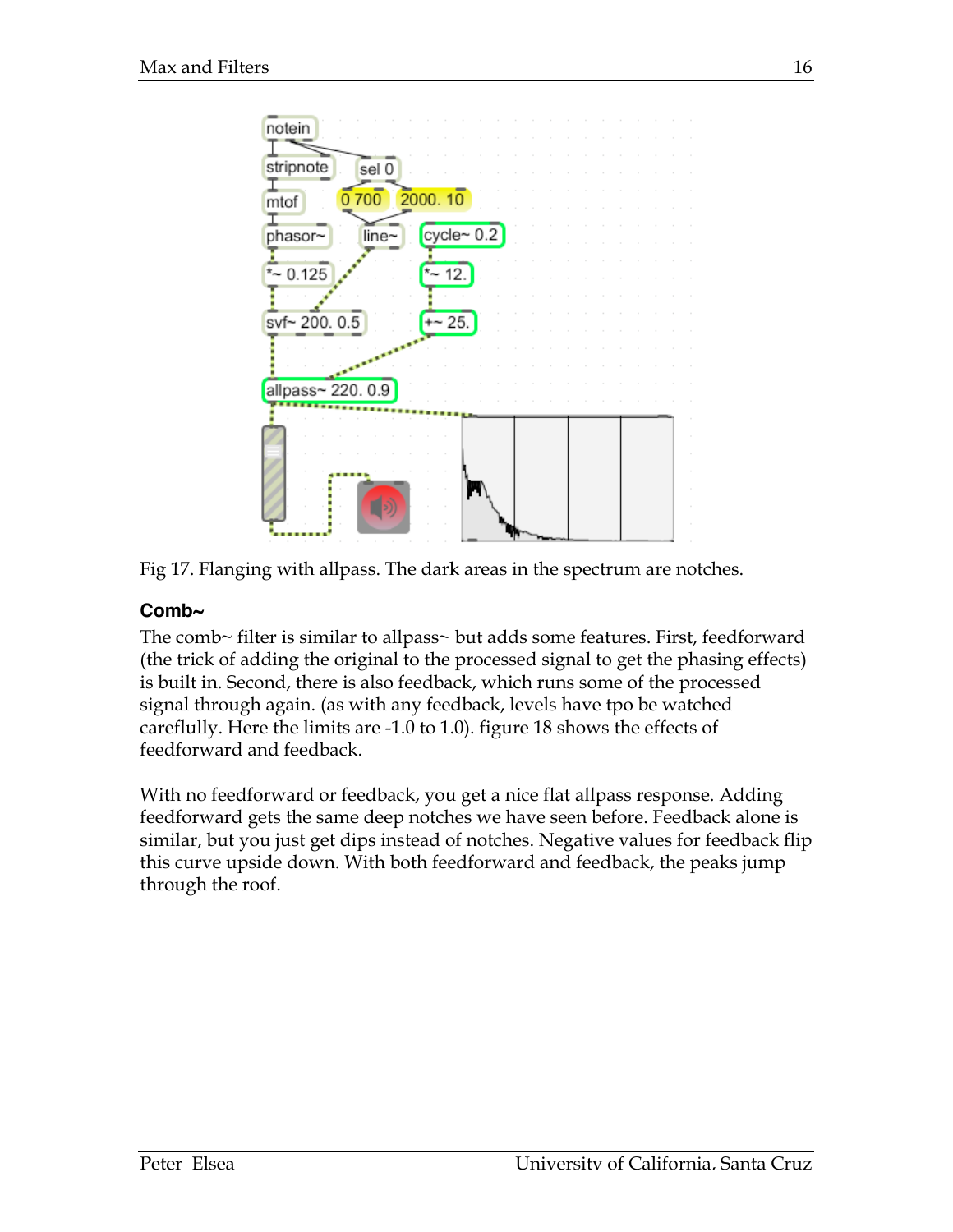

Fig 18 comb~

With the feedback up, there is a lingering effect as the echoes of any input die down. In fact, with a pulse input you can make an instrument with a very rich twangy sound.



Fig 19. Comb~ as a signal generator.

In figure 19a the frequency is converted to a delay time with the !/ 1000. object.

The **teeth~** filter is very much like comb~. It adds independent control of feedback and feedforward delay times. Figure 20 shows a teeth~ response with a feedforward delay of 2 ms and feedback delay of 1 ms.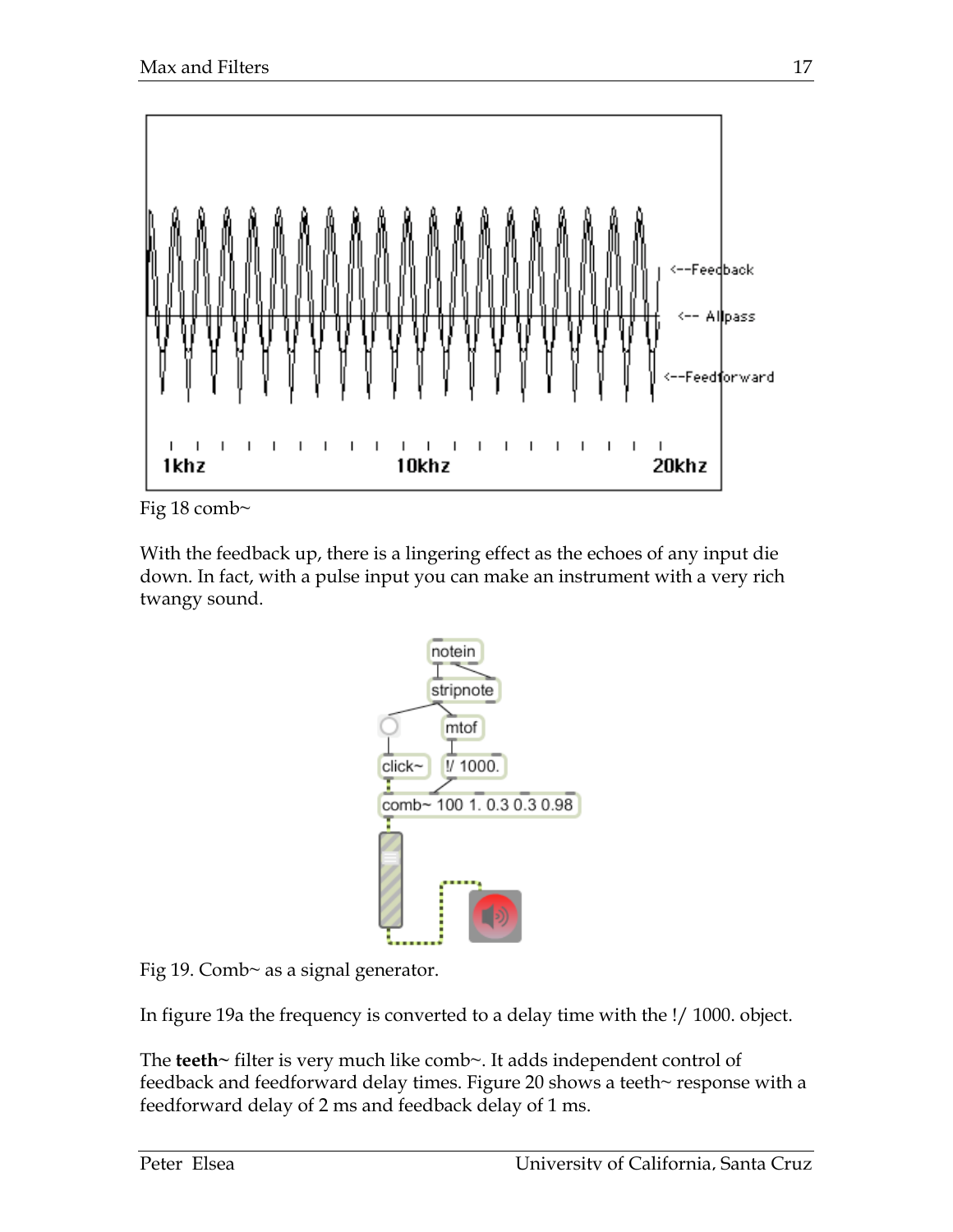

Figure 20 . Teeth $\sim$ 

The following pages cover filters new since the first edition of this tutorial.

#### **Buffir~**

Buffir~ filters by convolution. Convolution would fill a book-- in fact many books (Amazon lists 2389 titles for Digital Signal Processing, and any decent DSP book must cover convolution.). Here's a short version:

To produce a convolution of signal A by signal B, multiply the entirety of signal A by the first sample of signal B and reverse the result. Now do it again with the second sample of B and add the result to the previous result. Keep going until you have used up all of B. Another way to look at it is as a series of one sample delays with the values of B as coefficients. Apply A to the delay-- when the first sample of A reaches the end of the chain, add up all of the delay outputs. This can be a continuous process, if the computer can keep up. Luckily there is a short cut-- just take the FFTs of A and B and multiply them-- the IFFT of the result is the convolution. (If you haven't seen it yet, take a look at my Fourier Notes tutorial and the discussion of Forbidden Planet.)

Convolution is applied to filtering by finding the impulse response of the filter we want to emulate. The impulse response is what you get if you send a 1 through the filter followed by a lot of zeros. This is equivalent to popping a balloon in a nice resonant church. (Impulse responses are good for modeling reverberation, too.) Of course, there are mathematical ways of finding impulse responses, but I won't go into that here3. Interestingly, you can now download impulse responses, but they are mostly appropriate for reverbs and won't work well in buffir $\sim$ <sup>4</sup>.

 <sup>3</sup> In fact, I have no idea.

<sup>4</sup> You can always buy a plugin like SIR2, Meatscience or Altiverb.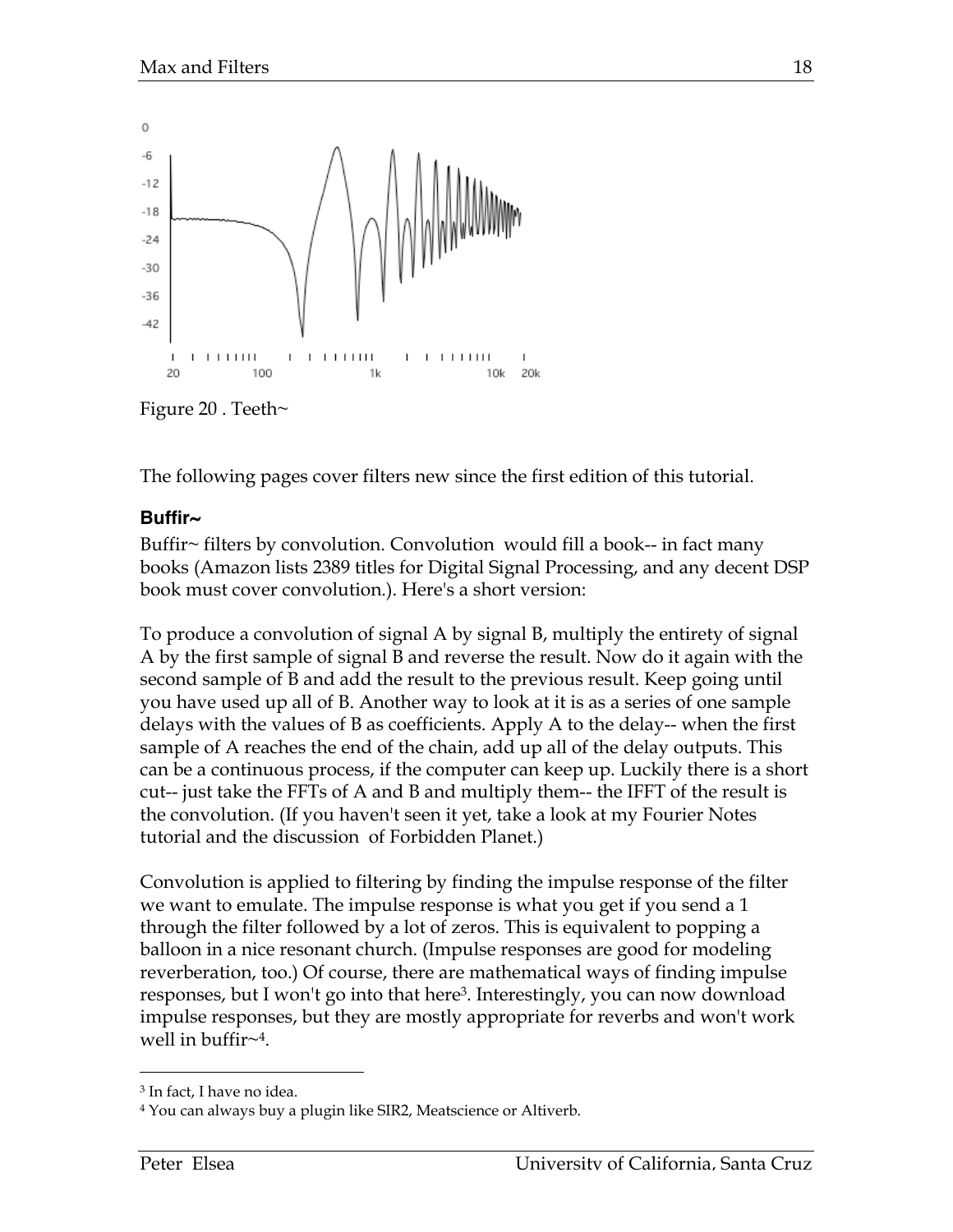Convolution filtering is best suited to coloring sounds. If you use the response of a shower stall for buffir~, sounds run through it will take on something of a showery character. Figure 21 shows a patch for playing around with impulse responses. Buffir~ requires a matching buffer~ with the impulse response in it. The patch adds editing to the buffer~ in the same manner as the wavetable synthesizer patch. You can load a response in the buffer, or draw your own. Actually, I find the most interest in slightly modifying a preloaded impulse.



Figure 21. Playing with buffir $\sim$ 



Figure 22. The draw subpatch.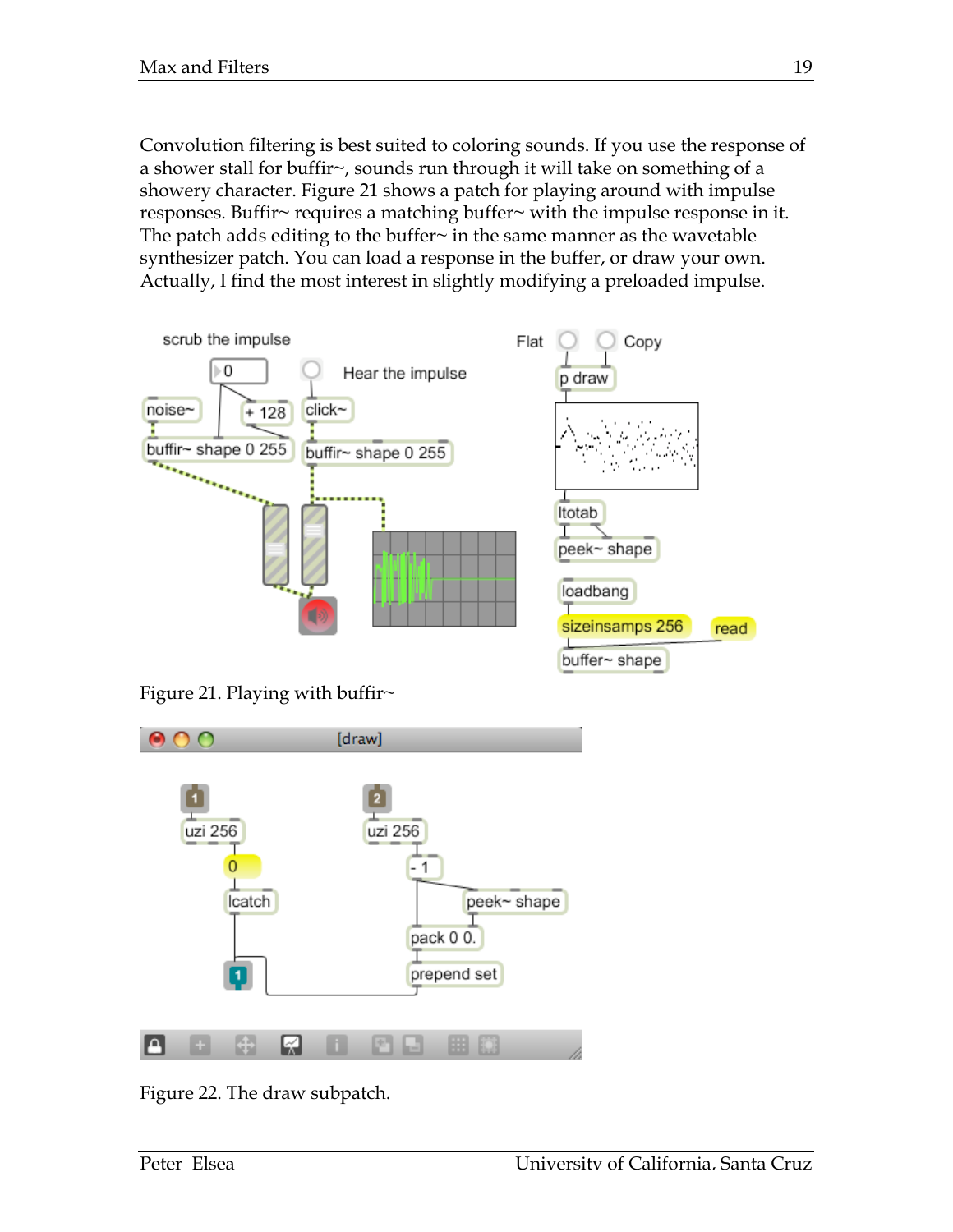#### **Cascade~**

Figure 15 used two biquad~ filters to produce a steeper cutoff than one section alone provides. I was in fact cheating by sending the same set of coefficients to both filters. Normally, when biquads are combined, the coefficients of each are tailored to the application. Cascade~ lets us do this. By informing the fintergraph~ of the number of sections needed, you can draw extremely complex curves and have them perfectly realized. Figures 23 and 24 illustrate. We generally use filters of this type for EQ and coloration.



Figure 23. A four stage biquad equalizer.



Figure 24. Response of figure 23.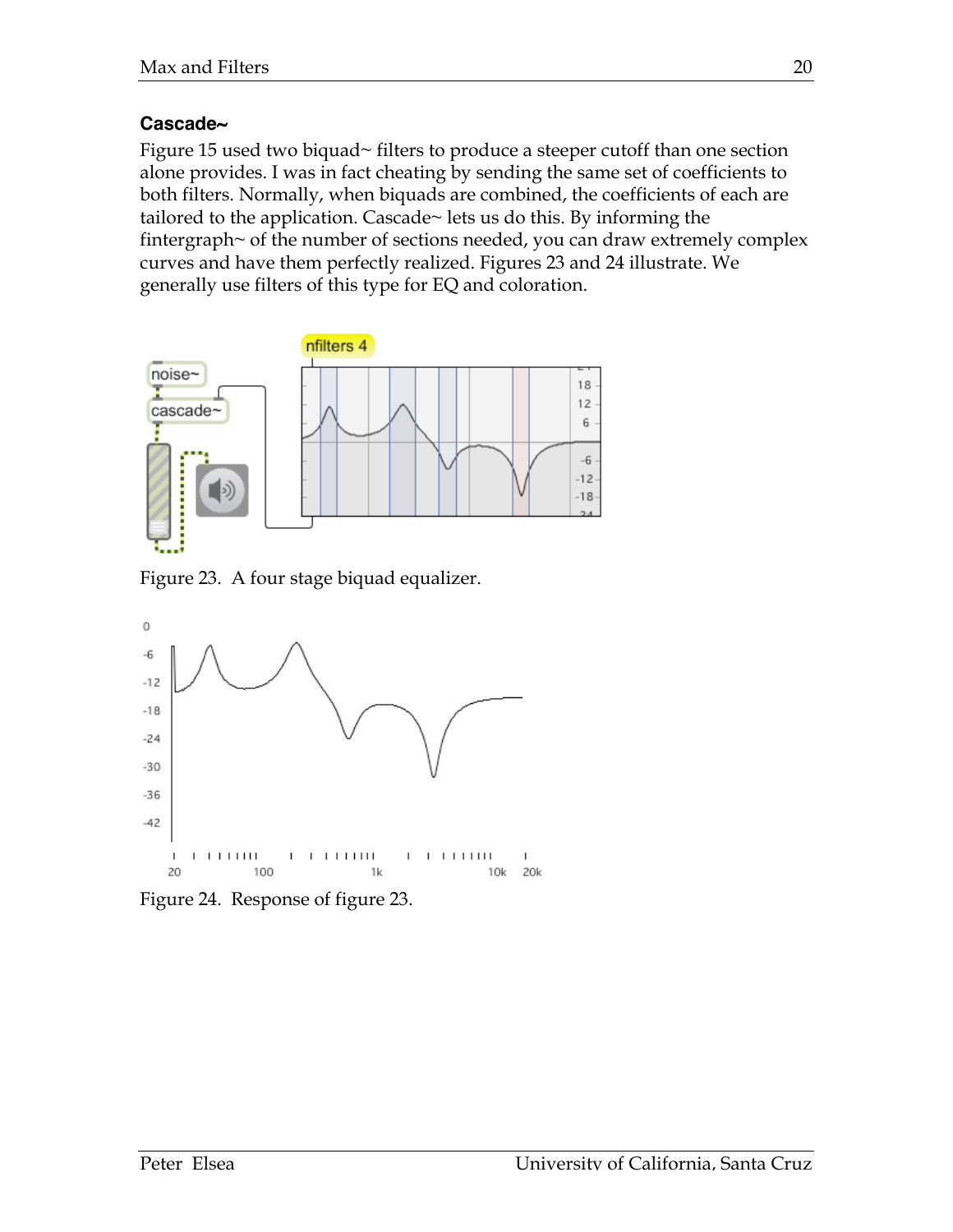#### **Cross~**

There's not a lot to cross~, just matching lowpass and highpass outlets.





Figure 25 shows the response of both outlets. The highpass response is a perfect mirror of the lowpass. The 18 dB per octave slope makes it an excellent lowpass gate when used in a patch like that of figure 5. The transition is quite smooth with no hint of a quack.

If you cascade two cross~ objects, taking lowpass from one and highpass from the other, you can get a fine bandpass like figure 26. This can be used in a poly $\sim$ voice to produce very pleasant, organ-like tones. Figure 27 shows an example. The harmonic control has a surprising amount of effect on the timbre.



Figure 26. Two cross~ filters in series.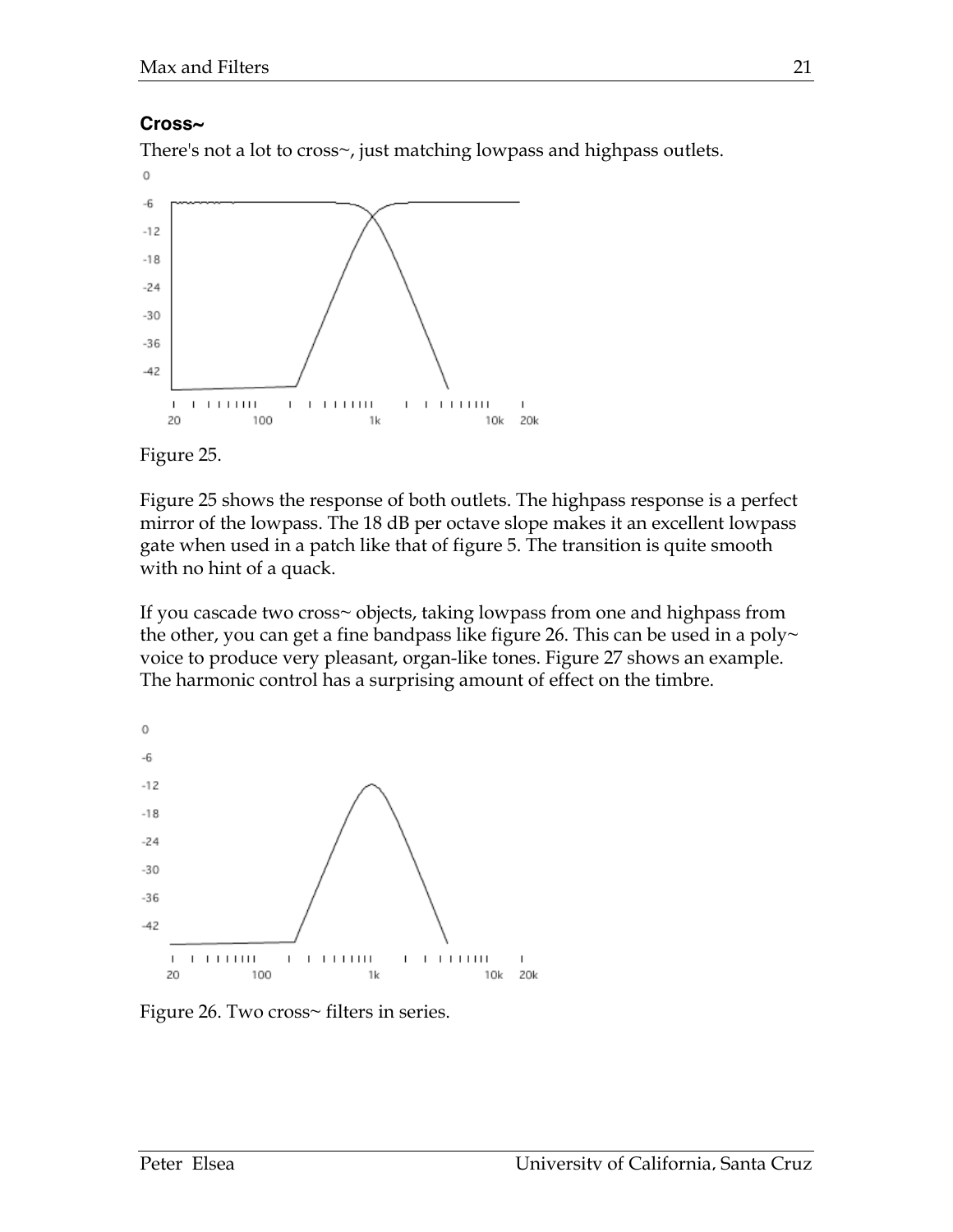

Figure 27. polycross voice and player.

# **Hilbert~**

The hilbert~ object is an allpass filter that changes the phase but not the amplitude of the input. There are two outputs. The signal from the left has the phase of all components delayed by 45 degrees<sup>5</sup>. The signal from the right is the signal advanced 45 degrees. Therefore, the left and right outlets are 90° out of phase. The analog version of this is known as a quadrature filter. If you listen to either output, you will hear no change from the original-- if you combine the two, it is merely a bit louder. The use of this only becomes apparent when you apply some phase related process to the two outputs. For instance, this process is used to demodulate short wave radio.

The classic music application for this is the frequency shifter. Figure 28 shows how it works. (This is in the help file, too.)

 $5$  Note that in allass~ and phaseshift~ the phase shift is dependent on frequency, since it is actually a delay. The phase shift in hilbert $\sim$  is  $\pm$  45 $\degree$  at all frequencies.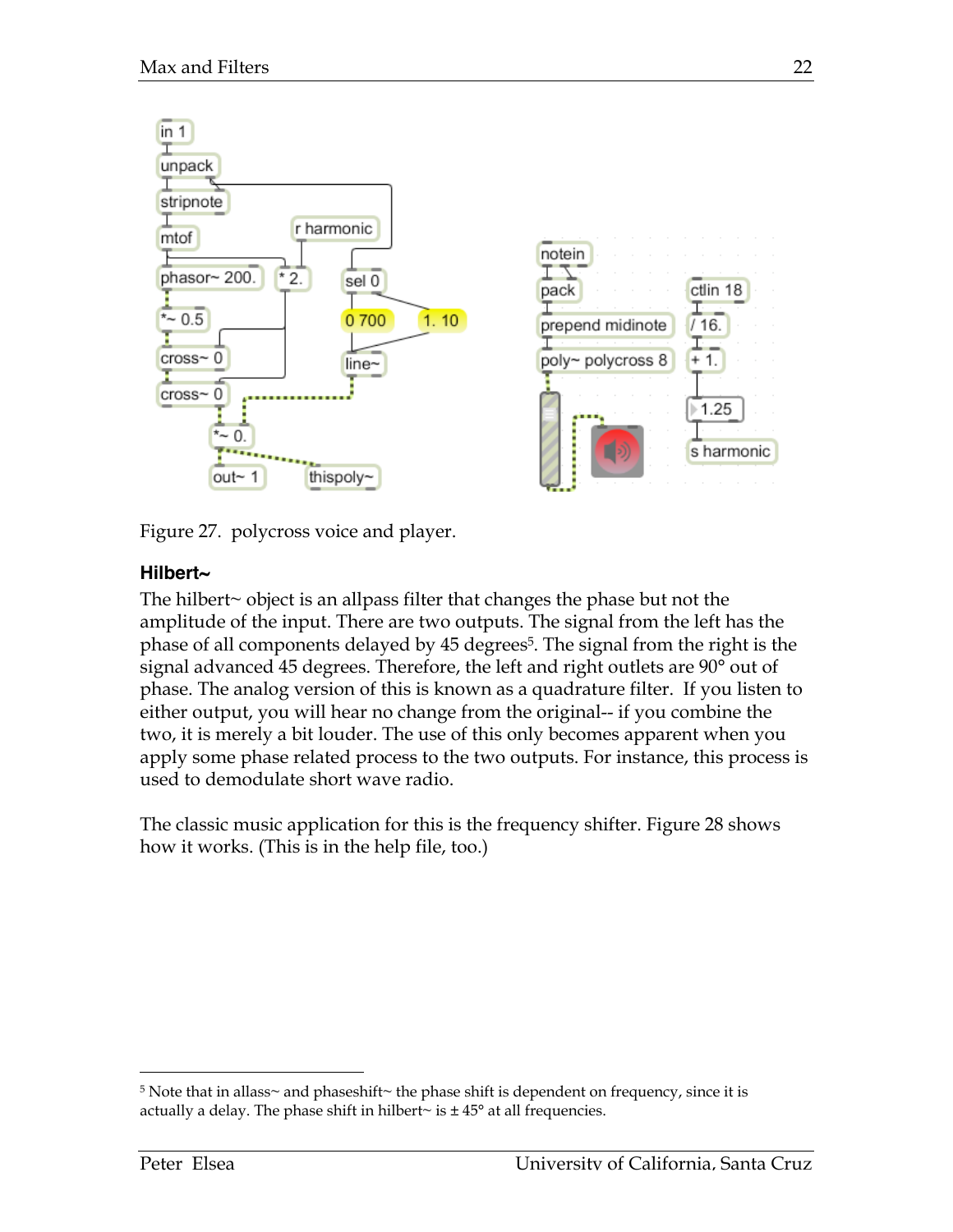

#### Figure 28.

If we amplitude modulate (multiply) each side of the signal by signals that are also 90° out of phase, we get the usual sidebands at frequencies of input + modulator and input - modulator. The input (carrier) is completely eliminated if everything is working right. The two results sound alike, but the lower sidebands on the cosine side are 180° out of phase with the lower sidebands of the sine side. Thus if you add the modulated signals the lower sidebands are nulled out. Subtracting the signals nulls the upper sidebands.

The result is a strange sound. All components of the input are shifted by a constant frequency, so a tone with components of 100, 200, 300... winds up with something like 120, 220, 320... In other words, harmonic sounds become clangorous. The shift up is particularly useful, producing sounds like the villains in Dr. Who.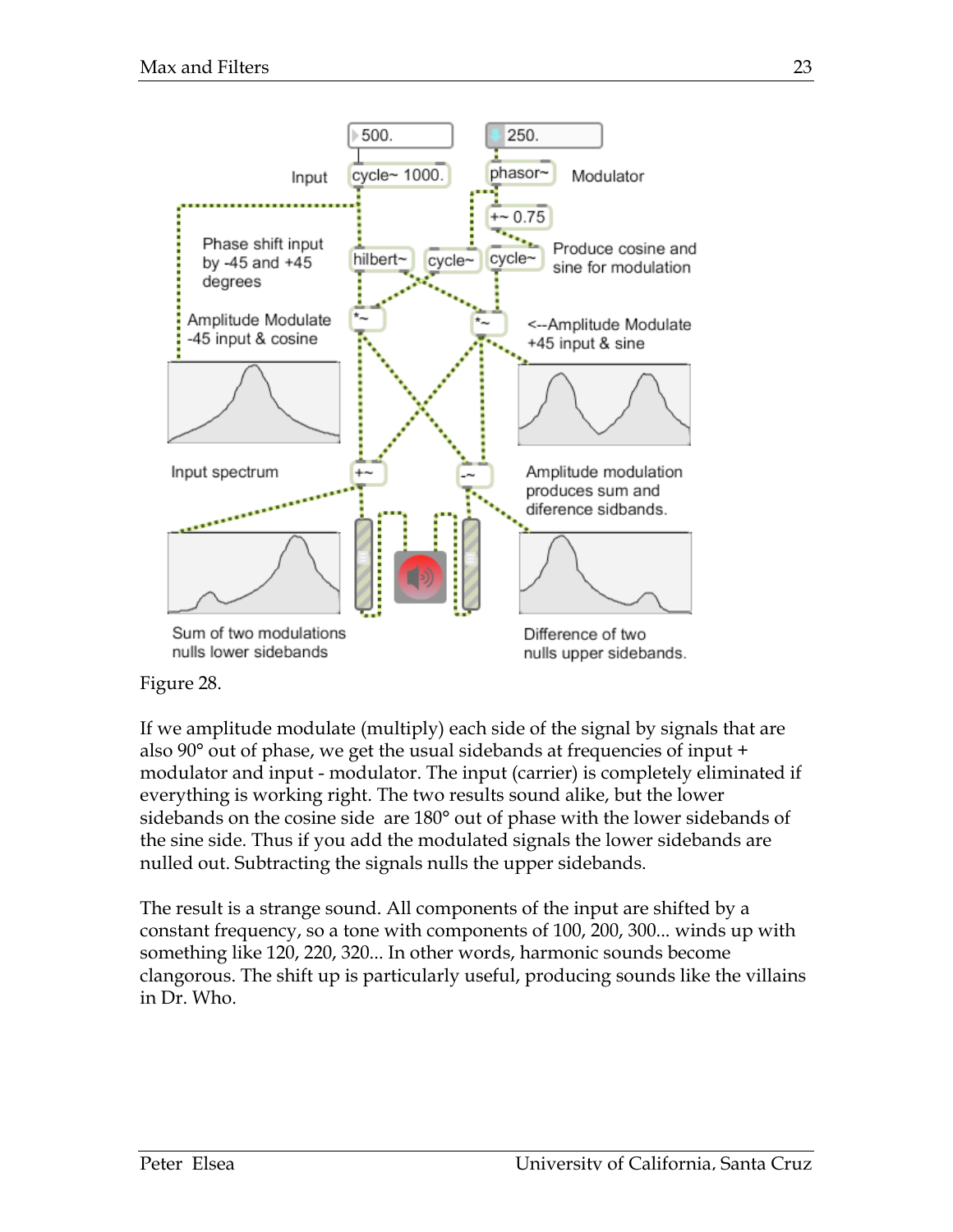# **Onepole~**

Onepole is the simplest of filters, providing a 6dB/octave lowpass response. This comes up often enough that DZ provided a dedicated low-load object<sup>6</sup>, similar to a simple capacitor-resistor pair in the analog world. The response is illustrated in figure 29.



Figure 29.

### **Phaseshift~**

Phaseshift~ is well named. It is an allpass filter that shifts components near the turnover frequency by 180°. Combining the output of phaseshift~ with the original signal will produce a notch. High Q settings (range is 0 to 100) narrow the notch. Since the frequency is actually the point of  $90^{\circ}$  phase shift, a low Q will move the center of the notch up a bit. Two phaseshift~ objects in series will produce a double notch. Figure 30 illustrates.



 <sup>6</sup> Hence the old saying, never use a biquad when a single pole will do.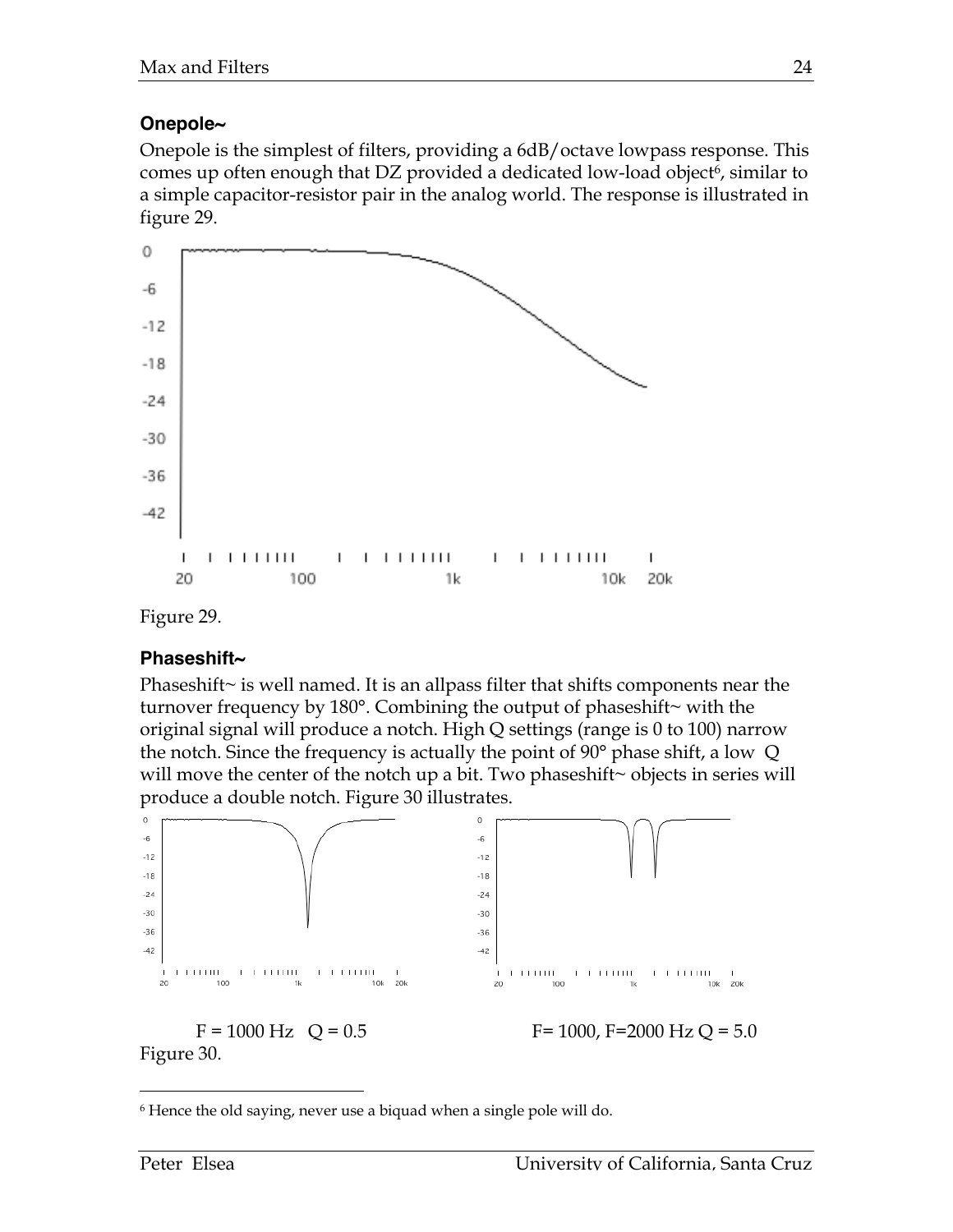Most phase shifting devices provide an LFO to modulate the notch frequency. One approach is shown in figure 31.



Figure 31.

# **Slide~**

Slide reduces the rate of change in signal values. When the signals are audio, this is a lowpass filter, when the signals are sub-audio, it is an integrator. The classic application of integration is to extract the amplitude envelope from a sound. In Figure 32, the input audio triggers the sound of an oscillator. The arguments to slide~ are the divisors used in the change formula. The right section of figure 32 shows the relationship to the input and output. When the input changes, the output is only allowed to change by change/divisor on the first sample, then remaining-change/divisor on each following sample. This produces a log curve as the output approaches the input in ever-decreasing steps. Positive changes and negative changes use different divisors.